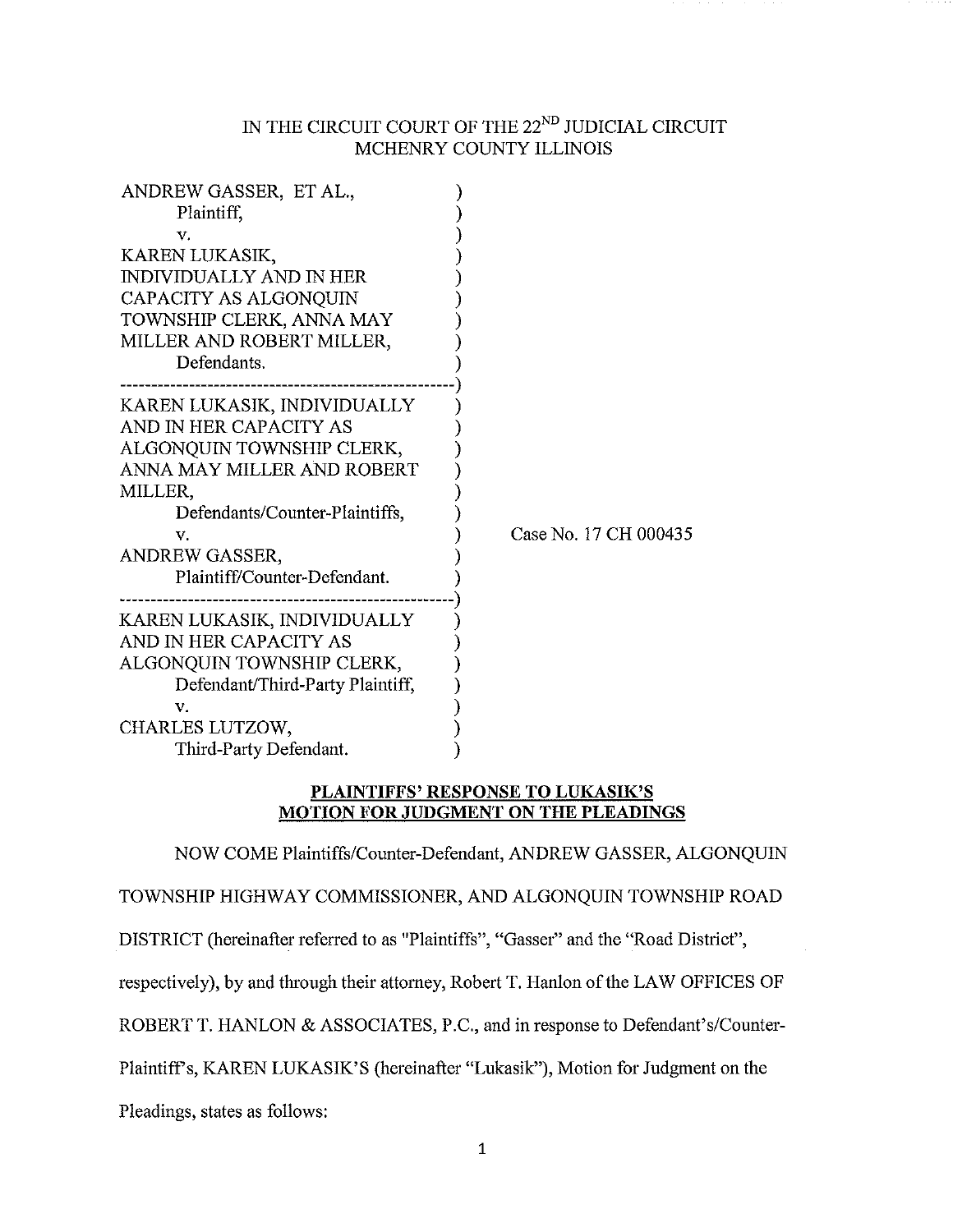#### **Introduction**

This may be a first in Illinois civil procedure history where a party having had their Counter/Cross-Complaint dismissed asks for a judgment with nothing pending involving that litigant. Lukasik has filed a motion pursuant to Illinois Code of Civil Procedure 2-615(e) seeking judgment on the pleadings. This, of course, begs the examination as to what pleading or pleadings is or are directed at Lukasik or from Lukasik for which she would be entitled judgment as a matter of law at this point in the litigation. The answer to that question is apparently nothing. Lukasik's motion is a nullity at this point in the proceedings and is not well grounded in fact or in law. As pointed out in Lukasik's opening motion, judgment on the pleadings is appropriate when no genuine issue of material fact exists and the movant is entitled to judgment as a matter of law. However, Lukasik is not entitled to a judgment as a matter of law because there remains nothing to which she is a party in this action. Thus, she is not entitled to judgment as a matter of law. Lukasik's counsel was forewarned that she lacks standing to advance a Second Amended Counter/Cross-Complaint in her official capacity. Recognizing her lack of standing, Lukasik did not file a Second Amended Counter/Cross-Complaint. Lukasik, in essence, abandoned her claims after more than two years and having improperly obtained the issuance of an erroneous Temporary Restraining Order (hereinafter "TRO") and an erroneous injunction. She has now conceded that she cannot advance any of her claims as previously pied and is without standing to advance any claim. Accordingly, after this Couti struck Lukasik's Amended Counter/Cross-Complaint on this Court's own motion for failure to state a cause of action, nothing remained and now Lukasik desires to claim victory in her own failure to file an Amended Counter/Cross-Complaint in her pleading seeking judgment on the pleadings.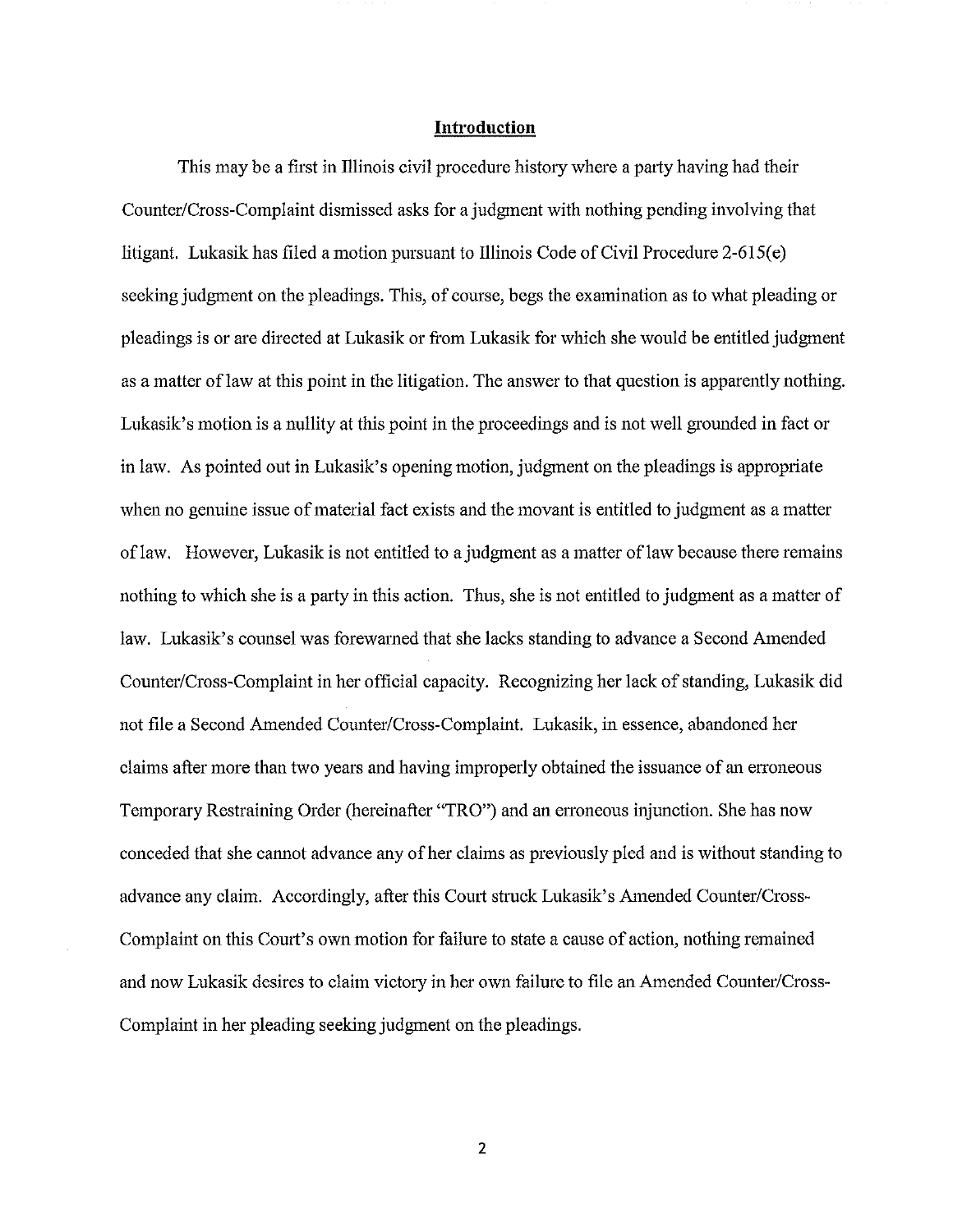#### **Procedural History- What's Left for Lukasik to Demand Judgment Upon?**

Procedurally, this is a civil procedure anomaly at best, and at worst sanctionable. After Plaintiffs filed their Fourth Amended Complaint and this Court heard argument on the Fourth Amended Complaint, this Court ruled on the counts that remain.

At that time, all that remained related to Lukasik was her purported Counter/Cross-Complaint and the existence of the TRO and Preliminary Injunction. ls Lukasik seeking judgment on her demand for injunctive relief? Obviously not, because the oral motion of Gasser to vacate the TRO and Preliminary Injunction ab inito was granted without objection by Lukasik's counsel.

Based on Lukasik's original Counter/Cross-Complaint, Gasser filed a Motion for Judgment on the Pleadings. The rationale being that Lukasik's then active complaint did not advance an actual cause of action because her claims against Gasser sounded in "Injuction" which is a remedy and not a cause of action. Before Gasser could be heard on his Motion for Judgment on the Pleadings, Lukasik sought leave to amend despite not having attached a proposed amendment to her motion, which signaled Lukasik's failure to actually have a proper amendment at the time of her request for leave to amend. Lukasik, thereafter, with leave of court filed an Amended Counter/Cross-Complaint under a new theory that she was entitled to relief under the Declaratory Judgment Act. Counsel for Gasser and the Road District informed the court that the Amended Counter/Cross-Complaint did not contain a cause of action for declaratory relief and this Comt did not require Gasser or the Road District to file another motion given that it was the contention that Lukasik's Amended Counter/Cross-Complaint did not contain facts setting forth a cause of action under the newly devised theory of declaratory judgment. This Court rejected the claims of Lukasik's Amended Counter/Cross-Complaint.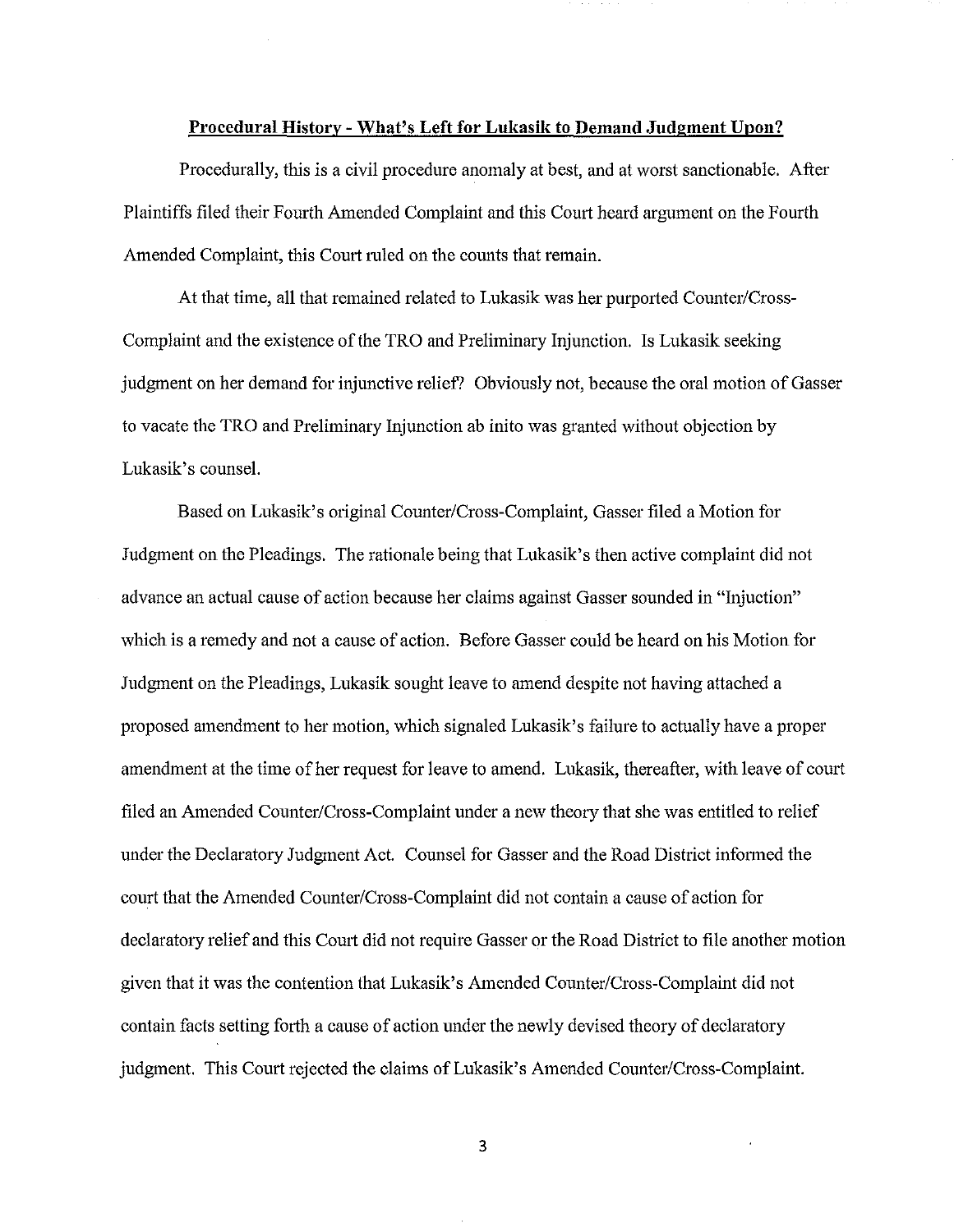Upon its' own motion, this Court struck the Amended Counter/Cross-Complaint on the basis that it too failed to state a cause of action. Lukasik was again granted leave to file a Second Amended Counter/Cross-Complaint. At the point in time that this Court allowed Lukasik additional time to file a Second Amended Counter/Cross-Complaint, counsel for Plaintiffs alerted Lukasik's counsel and this Court of the statutory provisions concerning Lukasik's lack of standing to do so. Moreover, this Court cautioned Lukasik's counsel that such a filing would be subject to a challenge on standing and the subsequent filing would be scrutinized pursuant to Rule 137 in light of the statutory provision provide by Plaintiffs' counsel at hearing.

Lukasik thereafter failed to file a Second Amended Counter/Cross-Complaint. Lukasik's counsel noticed up the subject motion for 9:00 a.m., but failed to appear at 9:00 a.m. Rather, in disregard to Plaintiffs' counsel having been noticed up at 9:00 a.m., Lukasik's counsel arrived approximately 45 minutes late without even attempting to notify opposing counsel. The court inquired about the failure to file the Second Amended Counter/Cross Complaint and Lukasik's counsel acknowledged that he would not be filing a Second Amended Counter/Cross-Complaint. Accordingly, upon Gasser's motion, this Court then vacated the erroneously issued TRO and the erroneously issued Preliminary Injunction ab inito because it was not supported by a cause of action or by a claimant with standing.

This then begs the question: What exactly is the pleading or pleadings that Lukasik demands judgment upon that she contends that she is entitled to judgment as a matter of law? Lukasik acknowledges that no cause remains against her and she voluntarily elected not to file a Second Amended Counter/Cross-Complaint. Under this set of circumstances, Lukasik's Motion for Judgment on the Pleadings is really a prayer that this Court will bestow upon her the title of victor for media purposes. However, it is not the function of the courts to decide hypothetical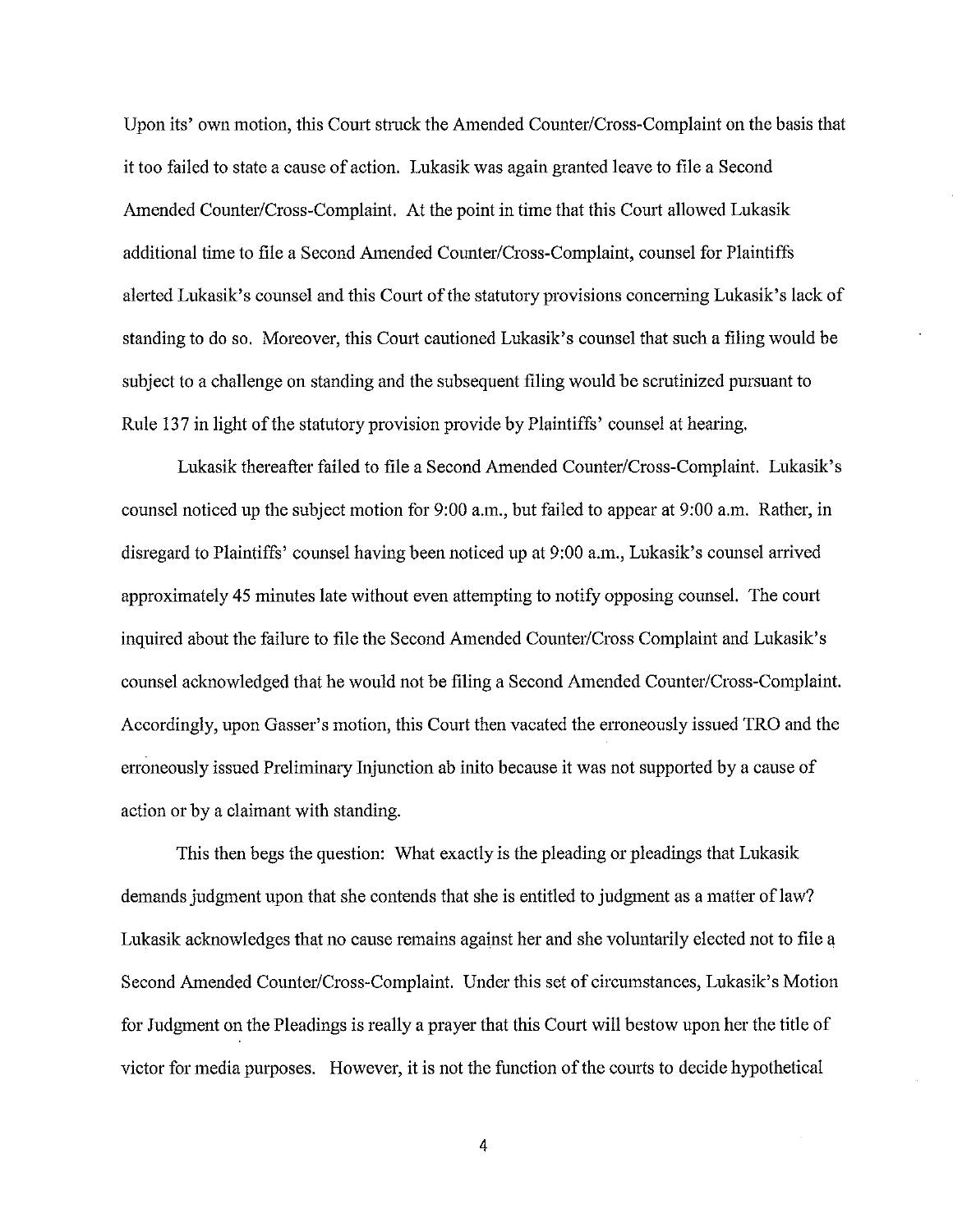issues which are not properly before it. Thus, Lukasik's Motion for Judgment on the Pleadings does not address a fundamental issue of fact or law in the Fourth Amended Complaint or her own now dismissed pleadings. Accordingly, the Motion for Judgment on the Pleadings is moot on its face.

Lukasik's Motion for Judgment on the Pleadings boils down to this: nothing is pending against her and she has nothing pending. Nevertheless, Lukasik asks to be dismissed from the case and have a judgment entered in her favor. Yet, there is nothing to dismiss her from because she abandoned all of her claims which were all that remained up until she failed to file a Second Amended Counter/Cross-Complaint.

### Mootness

A moot question has been defined as one that once existed but, because of the happening of some event, has ceased to exist and no longer presents an issue or controversy. *(People v. Dmvson* (1972), 5 Ill. App. 3d 975, 976, 284 N.E.2d 391, 392.) cited approvingly in *In re J.A.,*  108 Ill. App. 3d 426, 428-429, 439 N.E.2d 72, 74, 1982 Ill. App. LEXIS 2159, \*5, 64 Ill. Dec. 143, 145. The exercise of judicial power is limited to "cases" and "controversies." *Aetna Life Ins. Co. v. Haworth,* 300 U.S. 227, 239, 57 S. Ct. 461, 463, 81 L. Ed. 617, 620, 1937 U.S. LEXIS 1147, \*20, 108 A.L.R. 1000. A "controversy" in this sense must be one that is appropriate for judicial determination. *Osborn v. United States Bank*, 9 Wheat. 738, 819. A justiciable controversy is thus distinguished from a difference or dispute of a hypothetical or abstract character; from one that is academic or moot. *United States* v. *Alaska S. S. Co.,* 253 U.S. 113, 116. The controversy must be definite and concrete, touching the legal relations of parties having adverse legal interests. *South Spring Gold Co.* v. *Amador Gold Co.,* 145 U.S. 300, 301; *Fairchild* v. *Hughes,* 258 U.S. 126, 129; *Massachusetts* v. *Mellon,* 262 U.S. 447, 487, 488.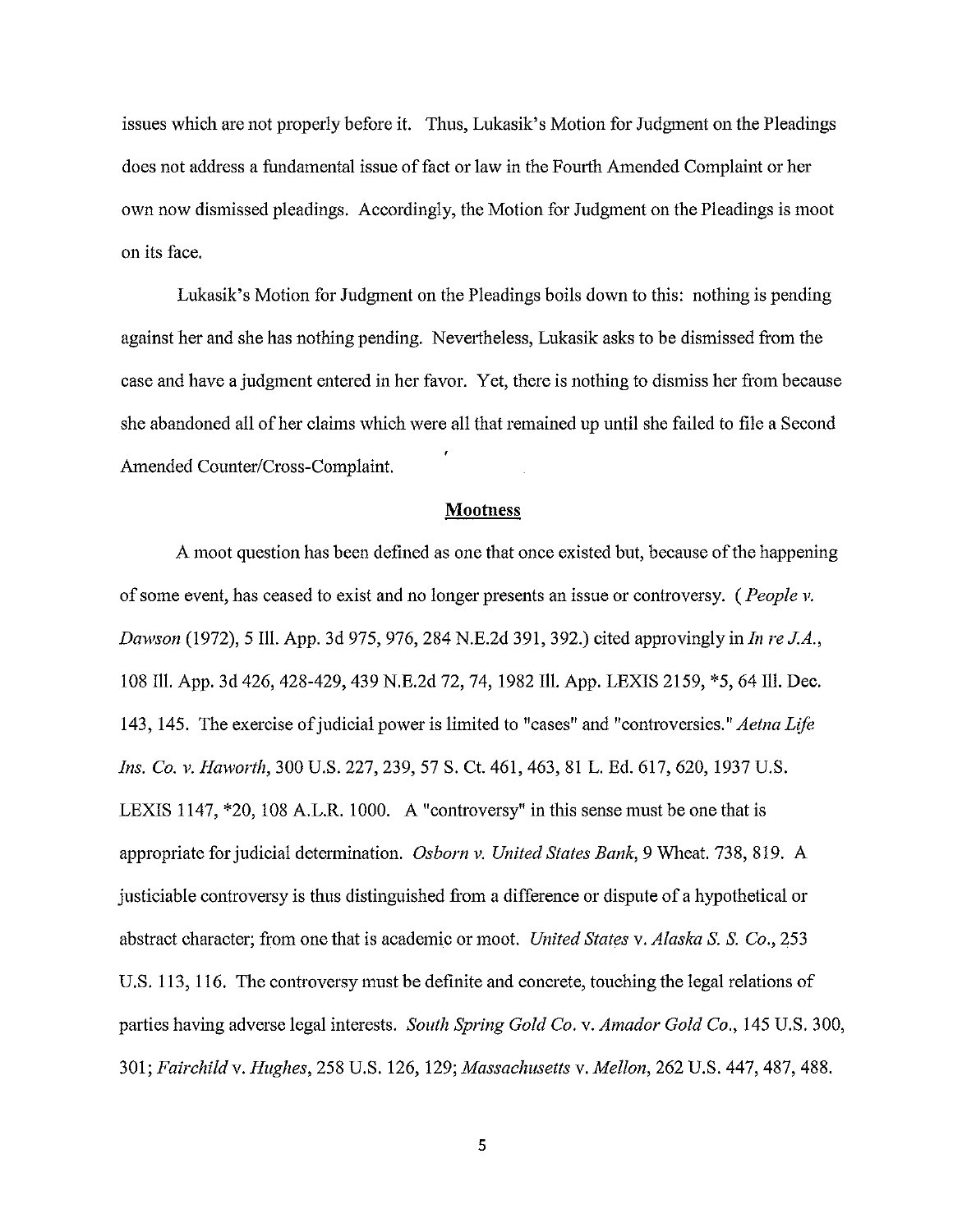It must be a real and substantial controversy admitting of specific relief through a decree of a conclusive character, as distinguished from an opinion advising what the law would be upon a hypothetical state of facts. See *Musla·at* v. *United States, supra; Texas* v. *Interstate Commerce Comm'n,* 258 U.S. 158, 162; *New Jersey* v. *Sargent,* 269 U.S. 328, 339, 340; *Liberty Warehouse Co.* v. *Grannis,* 273 U.S. 70; *New York* v. *Illinois,* 274 U.S. 488, 490; *Willing* v. *Chicago Auditorium Assn.,* 277 U.S. 274, 289, 290; *Arizona* v. *California,* 283 U.S. 423, 463, 464; *Alabama* v. *Arizona,* 291 U.S. 286, 291; *United States* v. *West Virginia,* 295 U.S. 463, 474, 475; *Ashwander* v. *Tennessee Valley Authority,* 297 U.S. 288, 324. As quoted in *Aetna Life Ins. Co. v. Haworth,* 300 U.S. 227, 240-241, 57 S. Ct. 461, 464, 81 L. Ed. 617, 621, 1937 U.S. LEXIS 1147, \*23-24, 108 A.L.R. 1000.

In this case, Lukasik's Motion for Judgment on the Pleadings seeks a determination about nothing at this point. This matter is in a court of law, not a Seinfeld<sup>1</sup> episode. There is no question concerning the legal relationship between the parties or their legal interests that would be impacted by Lukasik's Motion for Judgment on the Pleadings; there is no real and substantial controversy to be determined by this Court related to Lukasik. Up until the time that this Court struck Lukasik's Amended Counter/Cross-Complaint there was a real controversy. However, at this point in time, there is no justiciable controversy requiring the intervention of the court. Simply put, when this Court struck the Amended Counter/Cross-Complaint directed at Gasser and Lutzow, there was no longer a justiciable controversy between Lukasik and either Gasser, Lutzow, or the Road District. Noteworthy in the absence of a controversy, Lutzow was even dismissed from Lukasik's cross-claim based on the arguments made by Gasser without Lutzow being required to file anything. In the absence of a justicable controversy, Lukasik's Motion for Judgment on the Pleadings is moot and not well grounded in law or fact.

 $<sup>1</sup>$  A television show about nothing.</sup>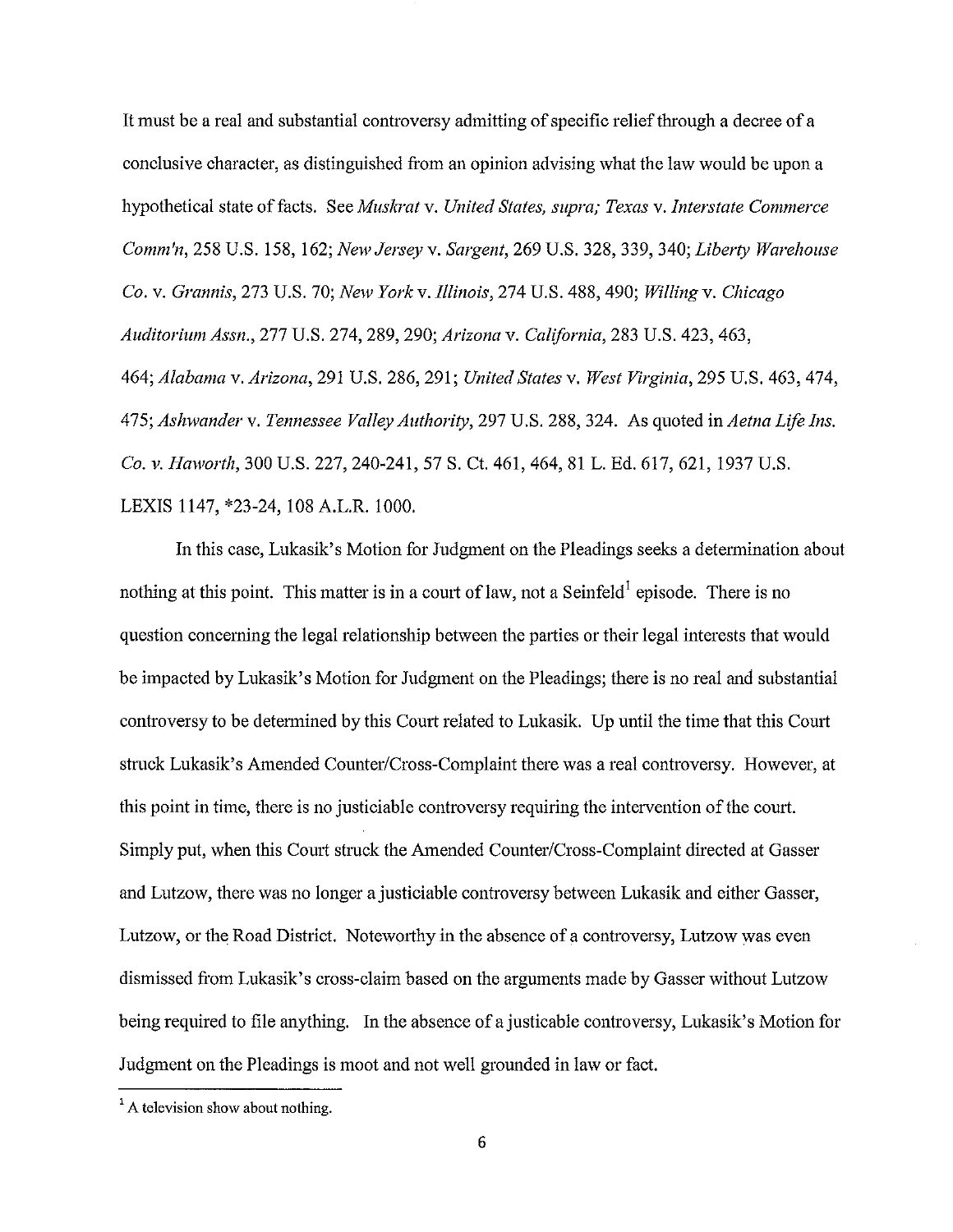#### **What are the Merits to be Considered on Defendant's Motion?**

In first reading and assessing Lukasik's Motion for Judgment on the Pleadings, the initial question of: "What are the elements that judgment could be obtained by Lukasik?" was a complete loss to Plaintiffs' Counsel. The reality is that there are no elements to a claim that everything is over for Lukasik in this case. There is no simple way to put it. Lukasik seeks dismissal of nothing at this point in the litigation because there is nothing pending to which she is a party. So it is probably accurate that Lukasik has the burden to establish nothing because there is nothing for the court to decide. Can this Court gain direction from the higher courts concerning the lack of the existence of a claim by or against Lukasik? Should the court grant "Judgment" for Gasser as he previously sought judgment because Lukasik had no claim after it already struck Lukasik's Amended Counter/Cross-Complaint? Should the court grant "Judgment" as a matter oflaw to Gasser because no cause of action for either injunction or declaratory relief was already decided by this Court? Lukasik doesn't have standing to raise her claims and she does not seek a detennination of a matter in controversy. Can "judgment" enter when nothing remains? In short, there is no legal standard when the legal issues have been adjudicated.

#### **Prejudice to Plaintiffs**

Despite there being nothing to adjudicate, Lukasik filed a Motion for Judgment on the Pleadings that was not well grounded in either fact or law. This in tum required Plaintiffs' Counsel to expend the time to respond to the frivolous motion when the basic fundamental requirements of pleading were not and could not be accomplished by her motion. Thus, Lukasik burdened Plaintiffs with unnecessary pleading in violation of Rule 137.